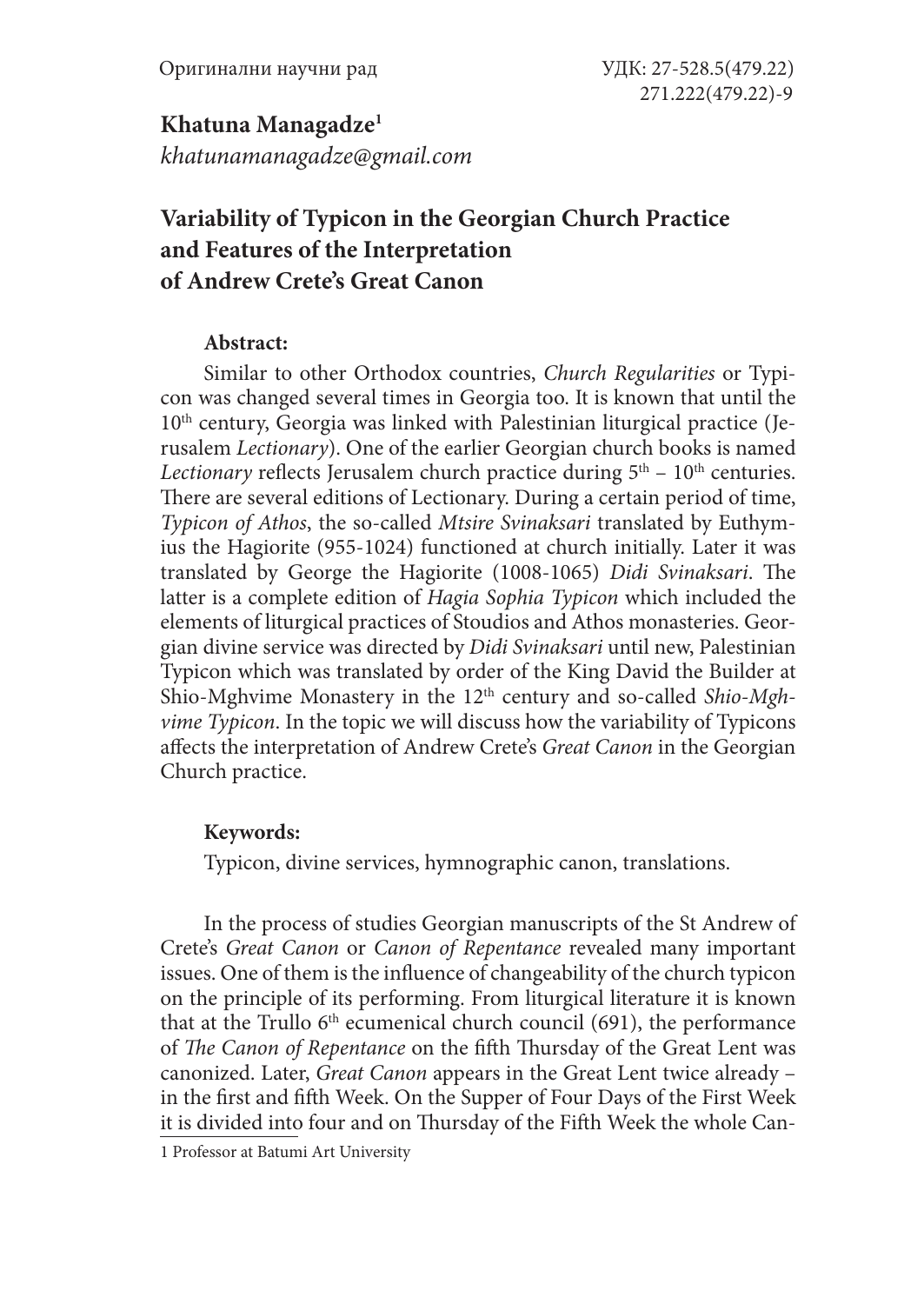on is included in the Matins service together with *The Life of Saint Mary of Egypt*. We haven't come across explanation about these two types of interpretation in liturgical sources and it is thus unprecedented. We think that the real reason of these changes in Georgia is the change of typicons like other countries.

The Georgian translations<sup>2</sup> of *The Great Canon of Repentance<sup>3</sup>* were done historically in a short period of time on Mount Athos. At first by St Ekvtime Hagorite (955-1024) followed by St George the Hagiorite (1009- 1065) and then Arsen the Monk ( $11<sup>th</sup> - 12<sup>th</sup>$  c.c.). Three Georgian variants of the *Great Canon* allow creating clear idea about the general level of Georgian church culture, a number of issues in Georgian-Byzantine cultural relations. On this basis, identified are the details of particularly relations between Georgian ecclesiastical figure and Georgian Royal court as well. Noteworthy attitude of Georgian King David the Builder (11<sup>th</sup> -12<sup>th</sup>) c.c.) to the material for translations, to this testifies his direct interference in the process of the third translation.

Similar to other Orthodox countries, *Church regularities* or Typicon was changed several times in Georgia as well. At first, Georgia was linked with Palestinian liturgical practice. *Lectionary* was one of the earliest translations of liturgical book into Georgian and reflects church practice of Jerusalem during  $5<sup>th</sup> - 10<sup>th</sup>$  c.c.<sup>4</sup>

<sup>2</sup> *St. Ekvtime the Hagorite* (955-1024) was the first person who translated St. Andrew of Crete's *The Great Canon* in the Georgian language. While translating *The Great Canon*, Ekvtime the Athonite shortened the translation considerably, resulting in the loss of figurative and alegorical layers of the original sacred writing. The translation of St. Andrew of Crete's *The Great Canon* by *George the Hagiorite* (1009-1065) was done in the correct original sixth tone but without the Irmos. He also didn't remove Ekvtime's (Hymns of Repentance*.* Therefore, his translation failed to be an exact translation from the primary Greek source. The most significant motive for the third translation of St. Andrew of Crete's *Canon* would be the introduction of new rules in the Georgian church. From the Will of *Arsen the Monk* (11<sup>th</sup> -12th c.c.) it is evident that the translation of the *Canon* was carried out in accordance with the order given by *King David the Builder*. During the reign of King David the Builder, big reforms took place in the church followed by a number of changes. Following this, an accurate translation of *The Great Canon* was motivated by several factors of which the first one was to protect the canonical precision of the hymnographical text.

<sup>3</sup> There are three sheet music manuscripts of the *Canon of Repentance*, two of them belong to Pilimon Koridze (manuscript Q 668 -1868 and Q 680 – National Centre of Manuscripts), one belongs to Razhden Khundadze (N2121 – 1923. Archive of the Folklore State Centre of Georgia).

<sup>4</sup> It was rewriting in Georgian in the Saba the Satisfied Monastery and was kept in the st Catherina Monastery in the mount Sinai. In 1883 Georgian scholar Al Tsagereli described it. In the  $20<sup>th</sup>$  century this monument was disassembled and spread in the different museums – more of the pages 27 – in the library of the University of Graz, 1 page – in the Birmingham and 1 – at the National Library of France, Paris. (M. Tarchnischvile, *Le Grand Lectionaire de l'Eglise de Jerusalem (Ve-VIIIe S.)*. Corpus Script. Christ. Orient. 189, 205. Louvain: 1959-6).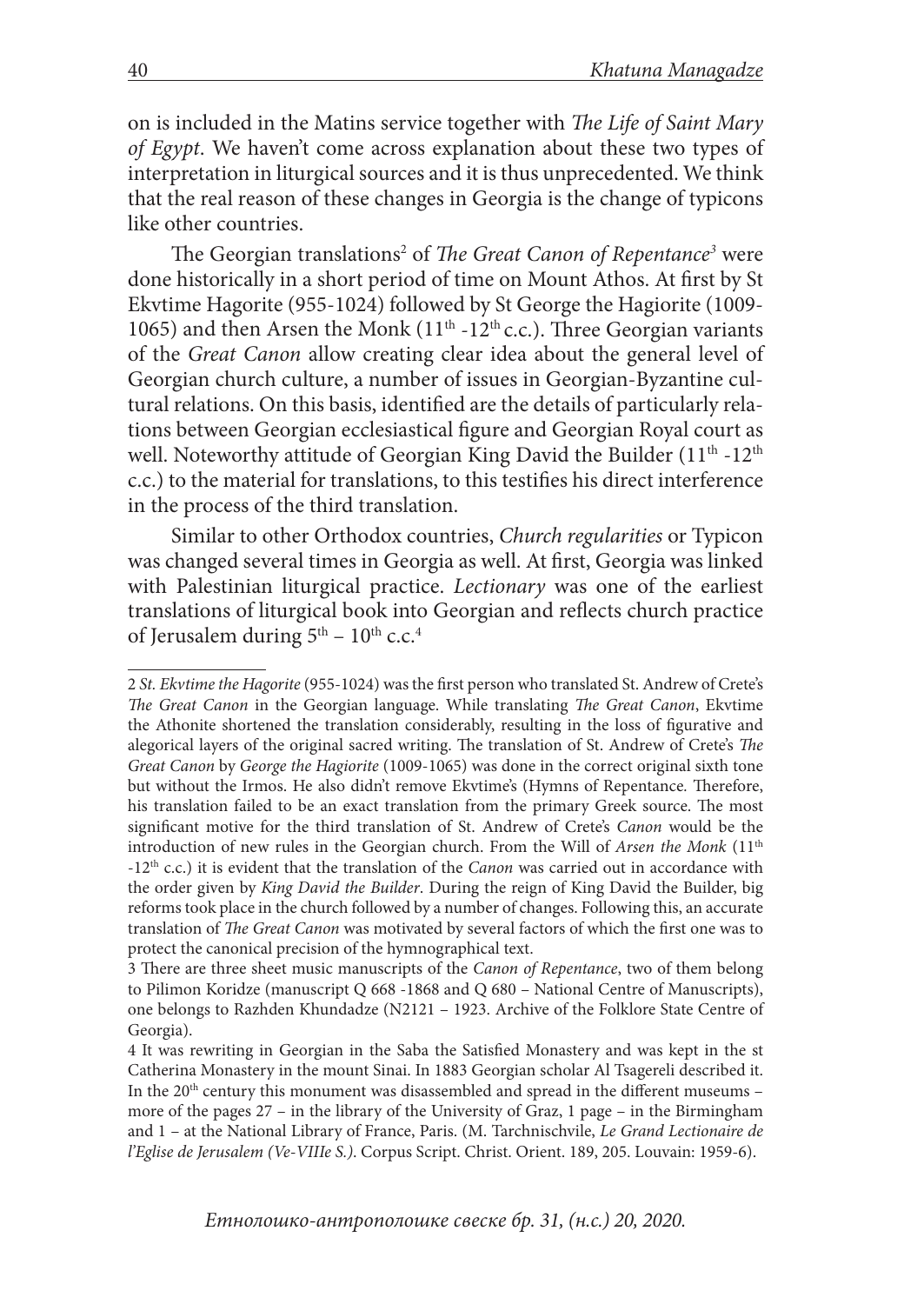The *Great Canon* of Andrew of Crete was introduced in Georgian liturgical practice three centuries after its creation  $(7<sup>th</sup> c)$ , in the period when the influence of Athos School was strengthening. However, Georgian church did not know about it in the time of subordination to Palestinian school in the  $10<sup>th</sup>$  century (29).

*Great Canon* has been functioned in Georgian liturgical practice since 11th century with *Typicon of Athos*, the so-called *Mtsire Svinaksari5* translated by Ekvtime the Hagiorite, then its second translation was part of the full version of *Typicon of Athos* named *Didi Svinaksari (The Great Synaxarium6 )* translated by George the Hagiorite. The latter is a complete edition of *Hagia Sophia Typicon* which included the elements of liturgical practices of Stoudios and Athos monasteries. The most significant motive for the third translation of St Andrew of Crete's *Canon* would be the introduction of new rules in the Georgian church. Georgian scholar K Kekelidze stated: "During King David the Builder's reign in the 12<sup>th</sup> century, the new edition of the typicon called the Sabatsmiduri (St Saba monastery) of Palestine (this typicon was first introduced at the Laura of Shiomghvime from the monastery of Svimeon the Wonderworker (near Antioch) was introduced to Georgia by the monks Arsen and Ioane who were close to King David and lived at the time of King David the Builder" (Kekelidze 1980, 576).

According to *The Great Synaxarium* (Ath 30) translated by George the Hagiorite, the *Canon* is performed only on the Thursday of the Fifth Week of the Great Lent, on Matins. While discussing paragraph 5 of the manuscript, Georgian scholar L. Khevsuriani indicated to such a method of performing: "The Performance of Andrew of Crete's chants takes place on the Fifth Thursday of the Great Lent" (Khevsuriani 2005, 78).

 After establishing the *Shiomghvime Typicon*, it is natural that *The Great Canon* continues function by Arsen Monk's translation being used. Manuscripts Sin 83 – *St Saba's Monastery Typicon* (12<sup>th</sup> - 13<sup>th</sup> centuries) and H 1349 – *Church Typicon* (13<sup>th</sup> century) indicate to the performance of St Andrew of Crete's *Canon* during the Great Lent twice on the First and Fifth Week, the same way as on the Supper and Matins. It is noteworthy that according to the manuscript of the 13th century – *Lents* (Sin 70) this rule is not shared in all editions of that period in this case *Great Canon* is performed only on Matins of the Thursday of the Fifth Week.

Generally, *Great Canon* consists 9 Odes as usually but it is a biggest canon with 250 Troparion in the all church practice. During the Supper of Four Days in the First Week of the Great Lent, the text of each Odes

5 Short version of *Typicon of Athos*.

<sup>6</sup> *Great Synaxarium* is kept in the National Manuscript Centre (H-2211).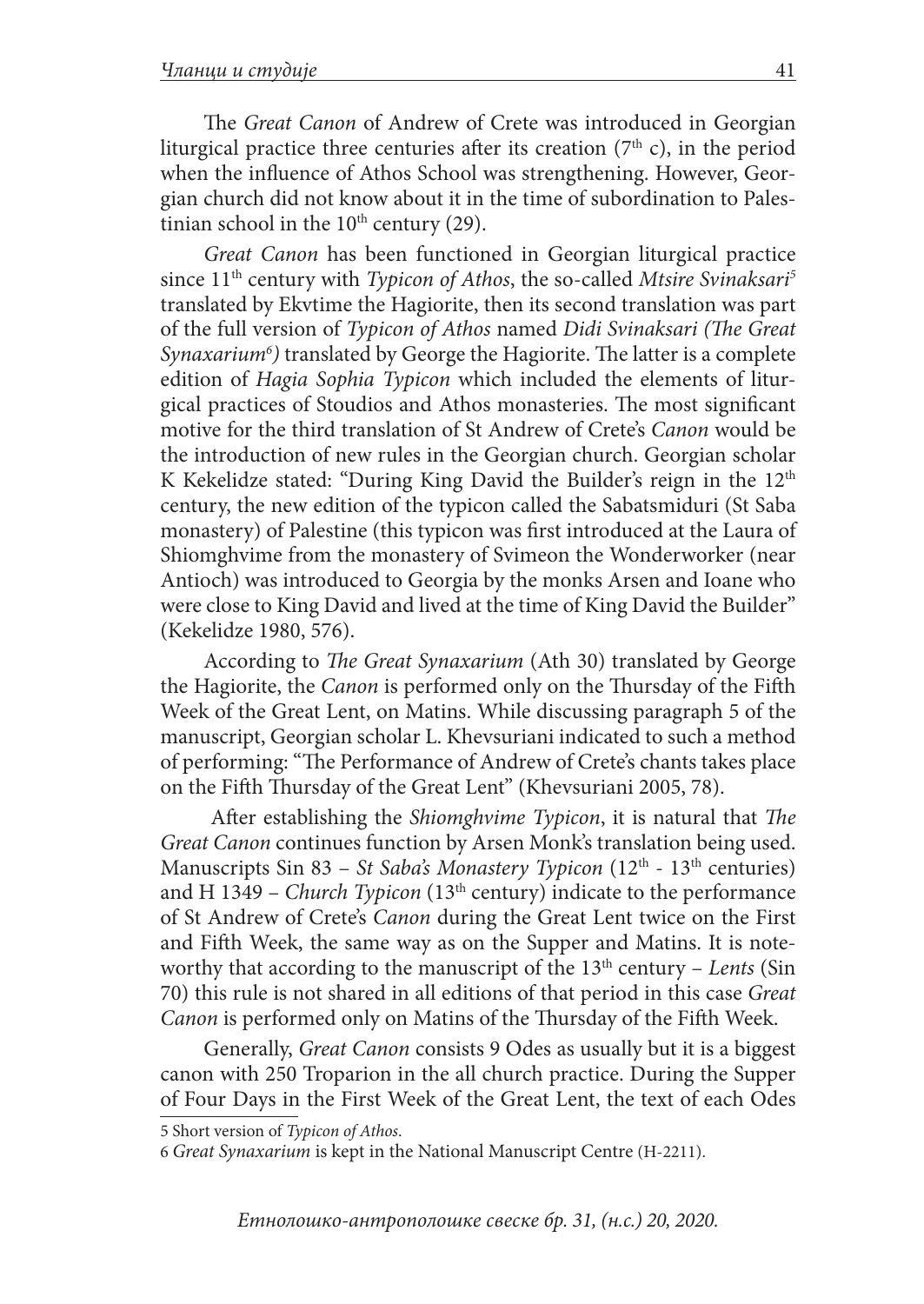is divided into four parts in consistency. The 250 Troparion of *The Great Canon* are divided as follows: between 20 to 27 Troparion are alternated in each of the 9 odes during complete performances in Matins of the Fifth Week. Correspondingly in each ode, we encounter one Irmos with from 6 to 10 Troparion. In this case, the quarter of *The Great Canon* which is performed during one day on Supper, is equal to the volume of the usual *Canon*.

What could be the reason for *Great Canon* being performed twice? It is well-known that the human mental and emotional abilities do not capture information in a more efficient way by receiving it once only, but does through repetition. It's natural that the complete performance of the text which is divided into four parts (on the Supper of Four Days and later on Matins of the Fifth Week) has a specific aim from the beginning. Therefore, in accordance with church rules, certain logic exists behind apparently insignificant changes. In its time, the change of specific aspects of performing St Andrew's *Canon* by church fathers was necessitated by a psychological factor as well. By listening once only to the 250 Troparion, it wouldn't be easy for parish member to thoroughly perceive the meaning and value. From one perspective, such division simplifies the perfect perception of this wide-scale *Canon*. G. Qiqodze stated: "If memory is able to maintain all that have been stored, the soul must use the appropriate power of attention. Your mind only holds onto that which has been firmly memorized as directed by the soul – that which flashes by like lightning will not be stored in the memory" (Qiqodze 1993, 53-54).

It is interesting to see how the inclusion of this *Canon* changes the structure of Lent Matins and supper. At first, *Great Canon* replaces usual *Canon*. We can see the sequence of Supper in case of including *Great Canon* (Table N1).

In contrast to Supper, Matins of the 5th week Thursday has turned to unusual form by including *Great Canon* and Life of St Mary of Egypt. *Great Canon* covers all Matins and evolves by alternation of other parts of usual lent's Matins. We can see sequences of usual lent Matins (Table N2) and Matins of 5<sup>th</sup> week's Thursday (Table N3).

As we see the difference between usual Matins and the 5<sup>th</sup> week Thursday Matins is obvious. There is an atypical Matins in the 5<sup>th</sup> week of Lent with its volume and order. At first, it is noteworthy that 9 odes of *Great Canon* cover whole Matins and define the dramaturgy of these services. As an exception 9 Blessings are included in the structure of Matins (they are not typical to usual Matins). Such unimportant change must also be noted. It is usual in the Lent Matins to read 3 David's psalms  $(6<sup>th</sup>,$  $(7<sup>th</sup>, 8<sup>th</sup>)$  but in this Matins we have found only the  $8<sup>th</sup>$  psalm. It's important

*Етнолошко-антрополошке свеске бр. 31, (н.с.) 20, 2020.*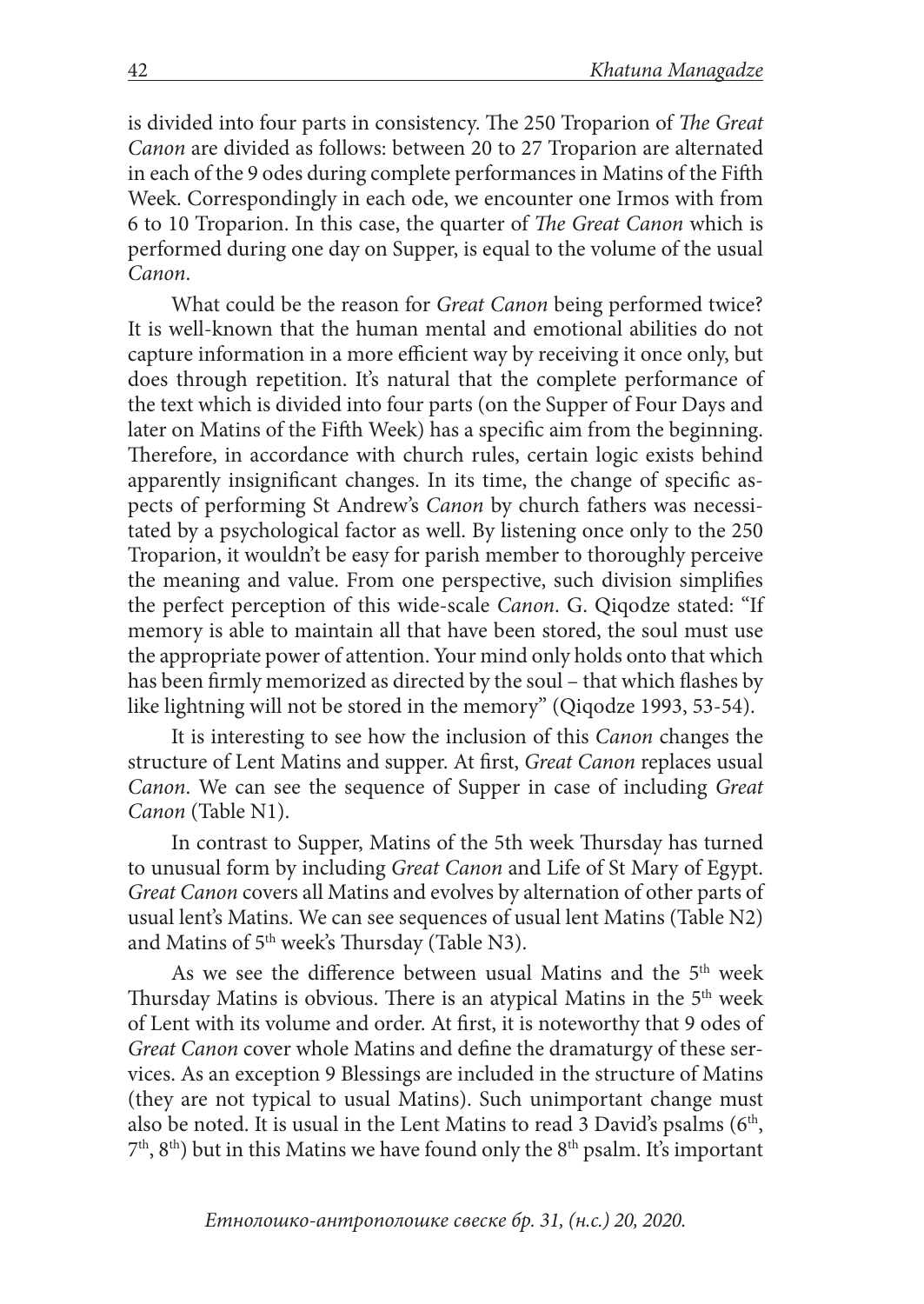that some integral parts of Matins 17<sup>th</sup> and 19<sup>th</sup> psalms and Glory be to God in High are not performed. We think the reason of withdrawal of the others was a special duration of the service.

## **Conclusion**

Interpretation of Andrew of Crete's *Great Canon* from the standpoint of liturgy, history and literary criticism, allows considering it as the creation which generalizes the notion of the Lent, which circumscribes the cycle of the Lent in terms of function and content, and is also considered as one of the determinatives of its monolithic character. As we have seen, the establishment of St Andrew of Crete's *The Canon of Repentance* not only in Georgian divine practice was not an easy process. Prior to the 10th century, the Georgian Church was unaware of its existence because of their subordination to the Palestinian School. The performing of Andrew of Crete's *Canon* in Georgia has changed since the 12<sup>th</sup> century. Taking into consideration the new typicon practices, it is performed twice at the Great Lent, and in the First and Fifth Week at different services (Supper and Matins). These forms of performance have been established in Georgian liturgical practice as a result of the changes of typicons in Georgia. *The Great Canon of Repentance* by St Andrew of Crete, in Georgian reality bears significant importance from liturgical as well as from scientific points of view. It is a monument with a great research history. Its establishment in Georgian ecclesiastical world took place according to the pace of forming Georgian church service. The history of introduction of the *Great Canon*, translations, sheet music directly or indirectly depict cultural and political state of our country.

| n.<br>⌒<br>. . |  |
|----------------|--|
|----------------|--|

| <b>Priest</b>      | <b>Blessed our God</b>                  |
|--------------------|-----------------------------------------|
| Reader             | Beginning prayer (Heavenly King -       |
|                    | Our Father),                            |
|                    | Glory and Now.                          |
|                    | $69th$ Psalm.                           |
|                    | Save me, O God                          |
| <b>Great Canon</b> | Irmoi is performed by chanters          |
|                    | Troparion is read by Priest in the mid- |
|                    | dle of Church                           |
|                    | Choir sing Refrains and Kondakion       |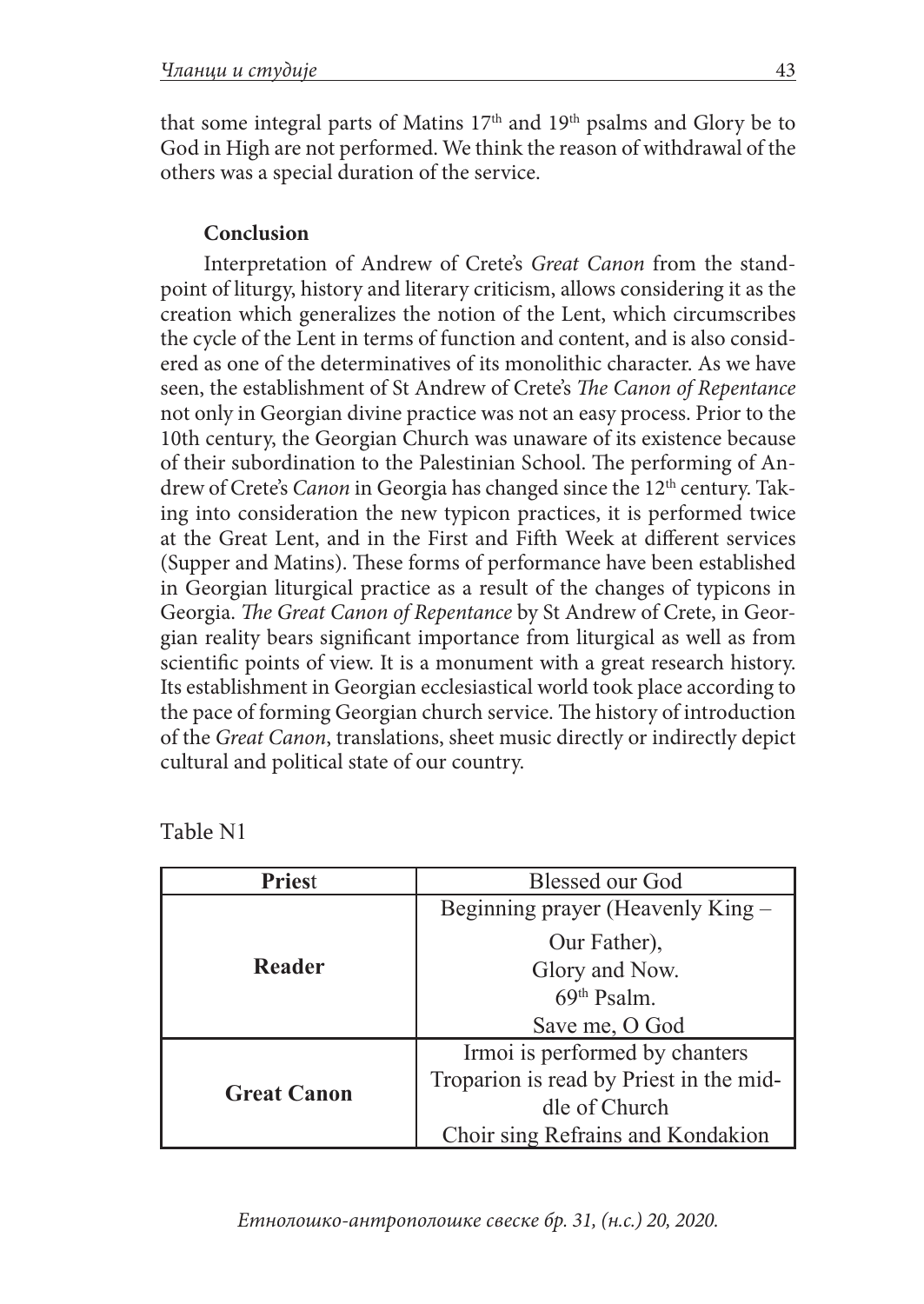| Reader                       | $4th$ psalm – Answer me when I call you                |  |
|------------------------------|--------------------------------------------------------|--|
|                              | $6th$ psalm – Lord do not rebuke me in                 |  |
|                              | your angry                                             |  |
|                              | $12th$ psalm– Here, Lord, for no one.                  |  |
|                              | Glory and Now                                          |  |
|                              | $24th$ , 30th, 90 <sup>th</sup> psalms. Glory and Now. |  |
|                              | Alleluia 3.God Bless Us 3. Glory and                   |  |
|                              | <b>Now</b>                                             |  |
| <b>Alternation of reader</b> |                                                        |  |
| and choir                    | Supper Troparion – God with us                         |  |
| <b>Choir</b>                 | The Creed                                              |  |
| <b>Choir</b>                 | O Holy God                                             |  |
| <b>Choir</b>                 | it is truly meet                                       |  |
| <b>Choir</b>                 | O Holy God                                             |  |
| Priest                       | Ephrem the Syrian Pray                                 |  |

Table N2

| 6 psalms, The great Litany. Alleluia echos 8 <sup>th</sup> , Triodion |
|-----------------------------------------------------------------------|
| Psalms - $6^{\text{th}}$ , $7^{\text{th}}$ , $8^{\text{th}}$          |
| $17th$ Psal,                                                          |
| Triodion                                                              |
| It is truly meet                                                      |
| Lord Have Mercy                                                       |
| Glory to God in the Highest                                           |
| be filled with the Spirit-Sticherons                                  |
| Troparion To the glorious church                                      |
| Last prayers                                                          |
| Ephrem the Syrian pray with 3 bowings                                 |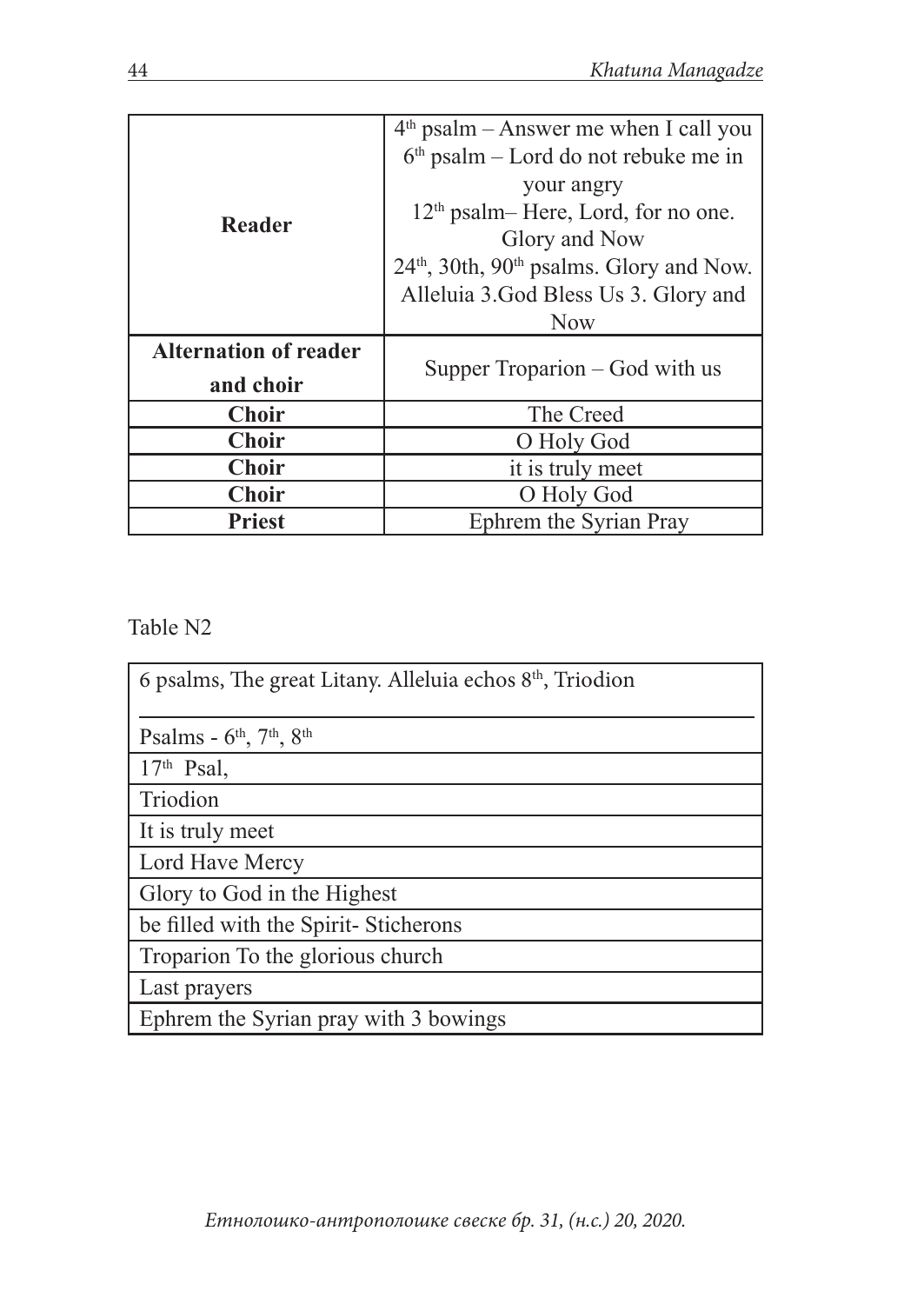# Table N3 **Matins of 5th week Tuesday Irmoi are chanted, troparia are read.**

1st Ode — Irmos -23 troparia

| Life of Mary of Egypt 1 <sup>st</sup> part, 2 troparia of Mary of Egypt/ An- |  |
|------------------------------------------------------------------------------|--|
| drew festive troparia. Glory and Now. Theotokion                             |  |

 $2<sup>nd</sup> Ode - (has 2 irmoi)$  1st Irmos  $20$  troparia,  $2<sup>nd</sup>$  Irmos O - 10 troparia

 $3<sup>rd</sup>$  Ode (has 2 irmoi) – I Irmos -7 troparia. II Irmos – 13 troparia

The little Litany

Life of Mary of Egypt 2nd part

Triodion – Reader performs

4th Ode -- Irmos \_27 troparia

5th Ode -- Irmos \_ 20 troparia

6th Ode -- Irmos 15 troparia

The little Litany

kontakion

after Kontakion is read part of *Synaxarium* about Andrew of

Crete's merits and significance of *Great Canon*

9 Blessings mode  $6<sup>Th</sup>$  with troparia

The little Litany

7st Ode **--** Irmos - 21 troparia

Triodion

8th Ode **–** Irmos - 20 troparia

Triodion

9th Ode**--** Irmos - 25 troparia

Enlightener

be filled with the Spirit- Sticherons

Troparion To the glorious church

Last prayers

Ephrem the Syrian pray with 3 bowings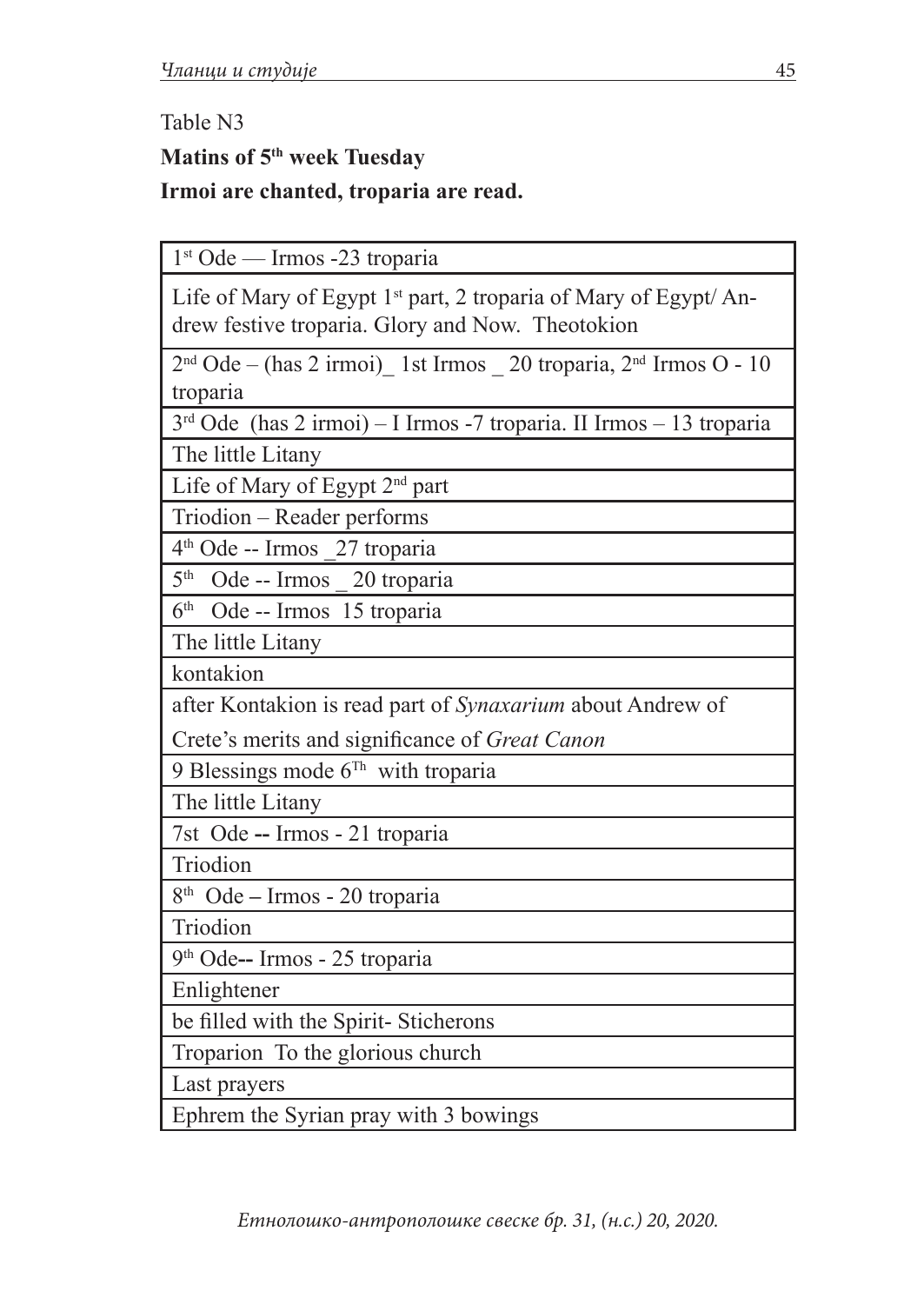#### **Bibliography**

Javakhisvili, Ivane. 1990. *Kartuli Musikis Istoriis Dziritadi SakiTkhebi* (*The Main Issues of the History of Georgian Music)*. Tbilisi: Khelovneba.

Kekelidze, Korneli. 1980. *Dzveli Kartuli Literaturis Istoria* (*The History of the Old Georgian Literature)*. v I. Tbilisi.

Khevsuriani, Lili. 2005. *Giorgi Mtatsmidelis Redaqciis Markhvanis Avtografiuli Nuskhis SakiTkhistvis* (*For the Question of Autographic List of Lents, George the Hagiorite' edition)*. Tbilisi: Literature Searches XX.

*Liturgical Collection N1*. 1995. Tbilisi: Georgian Orthodox Academy and Seminary, Patriarchate of Georgia.

*Liturgical Collection N2*. 1996. Tbilisi: Georgian Orthodox Academy and Seminary, Patriarchate of Georgia.

Qiqodze, Gabriel. 1993. *Tsdiseuli Fsiqologiis SakiTkhebi* (*Experimental Psychology Issues)*. Tbilisi.

#### **Manuscript Sources**

*Church Typicon (13th century)*. National Centre of Manuscripts H-1349

*Triodion (in Nuskhuri)*. Translated by Arsen. XIII c. The Collection of The National Manuscripts Centre of Georgia. Sin 70.

*Triodion*. 1901. Print House of Ekvtime Tsuladze. Tbilisi.